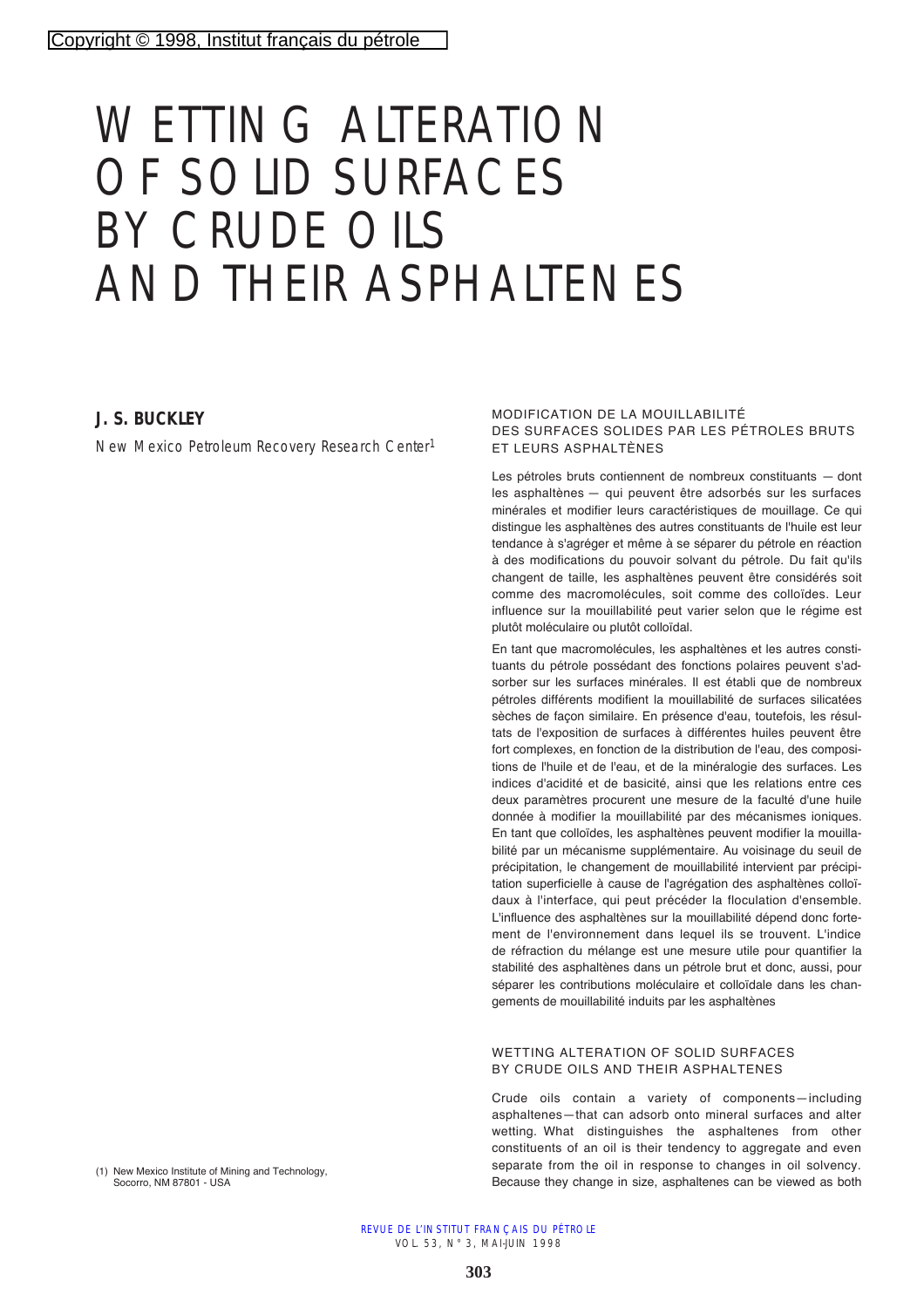macromolecules and colloids. Their influence on wettability can change with this shift from molecular to colloidal regimes.

As macromolecules, asphaltenes and other crude oil components with polar functionality can adsorb on mineral surfaces. Many different crude oils have been shown to have similar effects on wetting of dry silicate surfaces. When water is present, however, the results of exposing surfaces to different oils can be quite complex, depending on the distribution of water, the compositions of oil and brine, and mineralogy of rock surfaces. Acid and base numbers and the relationship between them provide a measure of the potential for a particular oil to alter wetting through ionic interactions. As colloids, asphaltenes can alter wetting by an additional mechanism. Near the onset of precipitation, wetting alteration occurs by surface precipitation because of the interfacial aggregation of the colloidal asphaltenes, which can precede flocculation in bulk. The influence of asphaltenes on wetting is thus strongly dependent on the environment in which they are found. Mixture refractive index is a useful measure for quantifying the stability of asphaltenes in a crude oil and thus in differentiating between macromolecular and colloidal contributions of asphaltenes to wetting alteration.

#### MODIFICACIÓN DE LA HUMECTABILIDAD DE LAS SUPERFICIES SÓLIDAS POR LOS PETRÓLEOS CRUDOS Y SUS ASFALTENOS

Les petróleos crudos contienen numerosos componentes — entre los cuales los asfaltenos — que pueden ser adsorbidos en las superficies minerales y modificar sus características de humectación. Los asfaltenos se distinguen de los demás componentes del petróleo debido a su tendencia de agregarse e incluso separarse del petróleo como reacción a las modificaciones del poder disolvente del petróleo. Debido a la alteración de sus dimensiones, los asfaltenos se pueden considerar, ya sea como macromoléculas o bien, como coloides. Su influencia respecto a la humectabilidad puede variar según si el régimen es más bien molecular o más bien coloidal.

Considerados como macromoléculas, los asfaltenos y los demás componentes del petróleo poseen funciones polares que pueden adsorberse en las superficies minerales. Se ha establecido que numerosos petróleos diferentes modifican las humectabilidad de superficies silicatadas secas, y ello de forma similar. No obstante, en presencia de agua los resultados de la exposición de superficies a la acción de distintos petróleos pueden llegar a ser sumamente complejas, en función de la distribución del agua, de las composiciones del petróleo y del agua, así como de la mineralogía de las superficies. Los índices de acidez y de basicidad, así como las relaciones entre ambos parámetros, proporcionan una medida de la facultad de un petróleo determinado para modificar la humectabilidad por la acción de mecanismos iónicos. Considerados como coloides, pueden modificar la humectabilidad, al intervenir por precipitación superficial debido a la agregación de los asfaltenos coloidales en el interfaz, que puede preceder la floculación de conjunto. La influencia de los asfaltenos con respecto a la humectabilidad depende por consiguiente, y en gran proporción, del entorno en el cual se encuentran los asfaltenos. El índice de refracción de la mezcla constituye una medida útil para cuantificar los asfaltenos en un petróleo crudo y, por ende, también para separar la contribución molecular y coloidal en las modificaciones de la humectabilidad inducidas por los asfaltenos.

#### **INTRODUCTION**

Wetting conditions in oil reservoirs have been the subject of many different kinds of studies. The extensive literature in this area has been the subject of several reviews (Anderson, 1986; Morrow, 1990; Cuiec, 1991). Asphaltenes, which include the heaviest and most polar components in an oil, are generally assumed to have the greatest impact on wetting. However, quantifying the effects of asphaltenes on wetting is problematic.

Simply defining asphaltenes constitutes the first hurdle. There is no single, generally accepted definition of asphaltenes. Materials from different sources may have very different properties. Even those derived from a single source may have different wettability altering characteristics if different isolation methods have been used. If asphaltenes have been separated from oil, they are generally redissolved in toluene or other organic solvents. Their wettability altering properties can vary from one solvent environment to another.

Quantifying the asphaltene/solid interactions is another important problem. Adsorption isotherms have provided information about adsorption mechanisms and the amount of material involved. Alteration of surface properties has often been shown by changes in contact angles on flat surfaces. In porous media, indirect measures of wetting are mainly based on the rate and amount of an immiscible fluid that imbibes spontaneously.

Attempts to relate one measure to another or to generalize about the effects of asphaltenes on wetting reveal many inconsistencies. In part, confusion arises because asphaltenes can influence wetting by more than one mechanism. In the remainder of this paper, we will review the evidence pertaining to the effects of asphaltenes on wetting and resolve some of the apparent inconsistencies through improved definition of the mechanisms by which asphaltenes can influence wettability.

## **1 DEFINITIONS OF ASPHALTENES**

Lack of agreement regarding the definition and nature of the asphaltenes has fueled many disputes, without resolving the role that asphaltenes play in establishing wetting conditions in oil reservoirs. It is now well accepted that asphaltenes do not constitute a chemically distinct class. They include a broad range of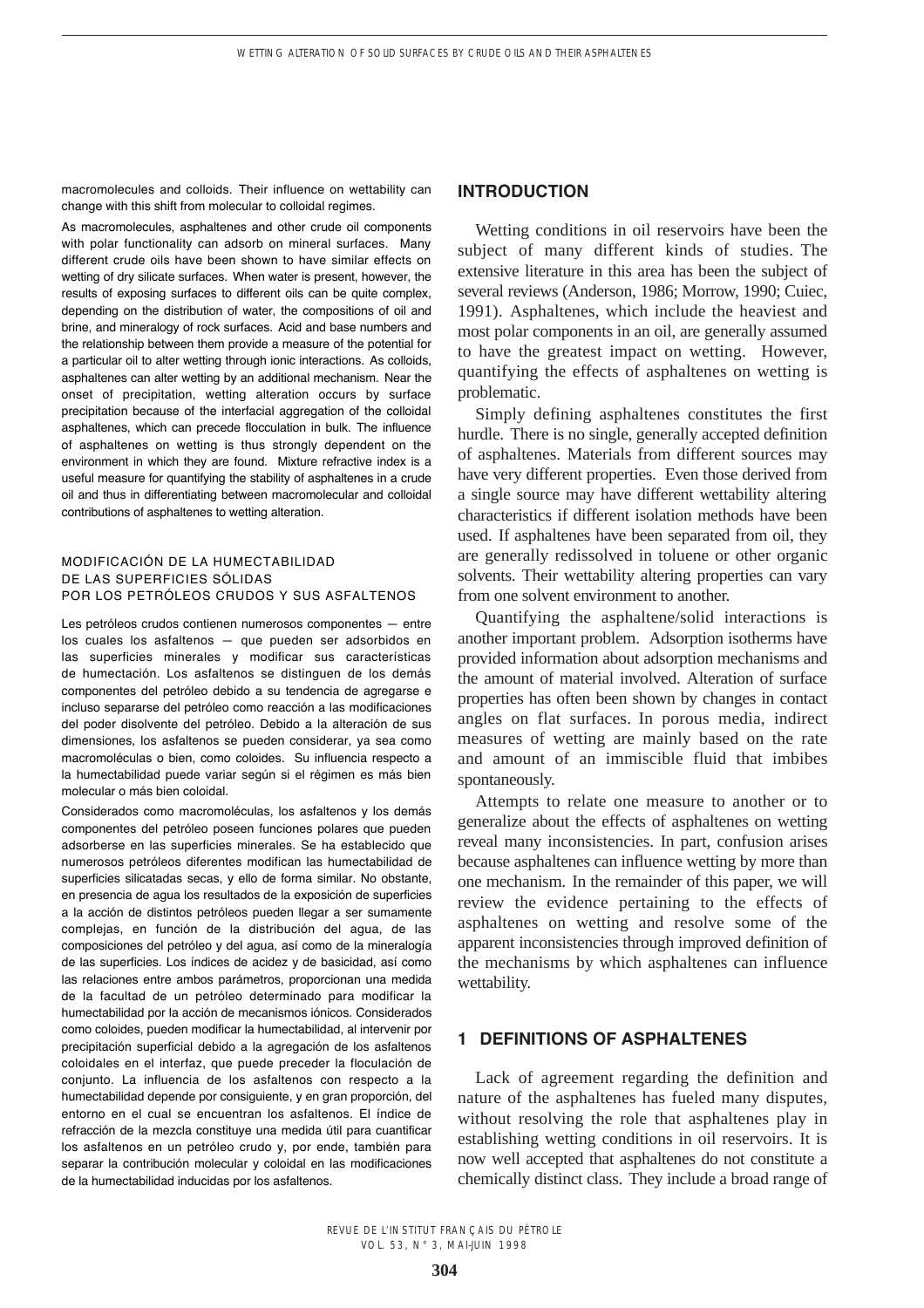chemical species, generally of high molecular weight, aromaticity, and polarity (Long, 1981; Cimino *et al.,* 1995).

There are many similar standard procedures for separating asphaltenes (e.g., ASTM D2007-80), all based on the insolubility of asphaltenes in low molecular weight paraffins. Usually 1 g of oil is diluted with 40 ml of *n*-pentane (or *n*-heptane). After allowing some time for flocculation, the asphaltenes are separated by filtration and washed with additional pentane (or heptane) to remove any resins or other oil components that tend to coprecipitate. Choice of precipitant, volumes of oil and precipitant, precipitation time, and washing procedure can influence the amount and composition of the separated material. Hence standardization is necessary if the results are to be comparable from one laboratory to another. However, a standard procedure for purposes of comparison is different from an exact definition, which is probably not a useful concept in the case of asphaltenes.

X-ray and neutron scattering techniques have demonstrated that the extent of aggregation of asphaltenes can vary in response to changes in temperature, pressure, and solvent quality (Espinat and Ravey, 1993; Carnahan *et al.,* 1993). In a very good solvent, asphaltenes can probably best be described as macromolecules with molecular weights in the range of about 1000 to 3000 daltons (Cimino *et al.,* 1995). In poor solvents, asphaltene aggregates are in the colloidal size range, with molecular weights as high as hundreds of thousands (Speight *et al.,* 1985).

Since the tendency to aggregate is what distinguishes asphaltenes from other components of a crude oil, all compounds that have a propensity to form aggregates are included in the designation asphaltenes as it is used in this review.

Most studies with asphaltenes have used one of two different approaches. Asphaltenes can be tested as part of the whole oil, or they can be separated by one of the techniques described above, redissolved in a good solvent and tested at known "concentrations." Although it is unusual to have both types of data for comparison, results of wettability tests using the same crude oil and these two different approaches can be quite different (Buckley *et al.,* 1997b). It is not at all clear that solutions of precipitated asphaltenes are equivalent to asphaltenes as they occur in their native state.

## **2 WETTABILITY STUDIES**

Some of the most widely used techniques for quantifying the effects of asphaltenes on wettability include adsorption isotherms, contact angle measurements on flat surfaces, and imbibition into porous media.

## **2.1 Adsorption**

Adsorption of asphaltenes on mineral surfaces has been the subject of many studies, as summarized in Table 1. Both monolayer and multilayer adsorption are reported, depending on the solvent and source of asphaltenes. Silica, alumina, and various clays rapidly adsorb similar amounts of asphaltene per unit surface area. Water was excluded from most of these tests. When water was present, the amount of material adsorbed decreased (Collins and Melrose, 1983). The net adsorption reported by Curtis (1992) is the result of a sequence of adsorption (from toluene solutions of asphalts rather than asphaltenes) onto a variety of dry surfaces, followed by desorption in water. In contrast to all the studies that focus on dry conditions, net adsorption varies more with the mineral substrate than it does for different asphalts.

Because water is always present in oil reservoirs, its effect on adsorption is an important aspect of interactions between asphaltenes and rock. However, the effects of water have been largely neglected in asphaltene adsorption studies. While it is clear from the work summarized in Table 1 that asphaltenes can adsorb on many common mineral surfaces, the extent of their effect in an oil reservoir cannot be deduced from these studies. Whether multilayer adsorption equates to formation damage by asphaltenes, as suggested by Acevedo *et al.* (1995), is an interesting question that needs additional study under conditions that include the effects of brine.

# **2.2 Contact Angle Measurement**

On ideal surfaces, contact angles of partially wetting fluids reflect surface energetics. Anything less ideal than brine and oil in the pore spaces of a rock is hard to imagine. Nevertheless, there is a great deal to be learned from properly designed contact angle experiments (Anderson, 1986; Morrow, 1991; Buckley, 1996a).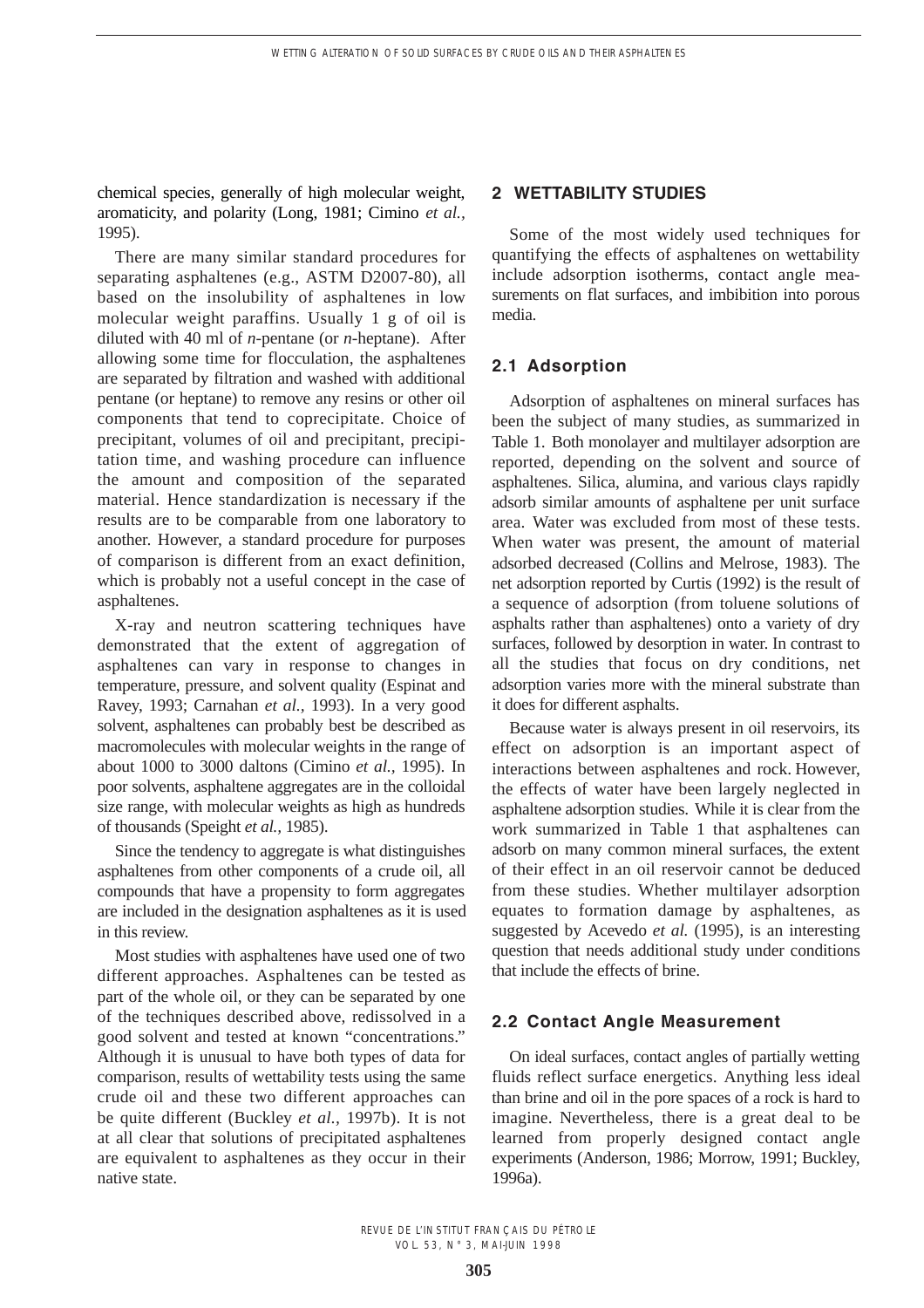#### TABLE 1

# Summary of adsorption studies

| Reference                             | Adsorption from                                                                                         | Adsorbed on                                                                                                                                         | Observations                                                                                                                                                                                                                                                                        |
|---------------------------------------|---------------------------------------------------------------------------------------------------------|-----------------------------------------------------------------------------------------------------------------------------------------------------|-------------------------------------------------------------------------------------------------------------------------------------------------------------------------------------------------------------------------------------------------------------------------------------|
| Clementz<br>(1976, 1977)              | Asphaltenes (and resins) from<br>propane precipitation of Arabian<br>crude residuum                     | Dry clays (illite, montmorillinite, and<br>kaolinite) and Berea sandstone                                                                           | Rapid, strong interactions. Factors influencing adsorption include exchangeable<br>cations, solvent, and nitrogen compounds. Clays stabilized when subsequently<br>exposed to water.                                                                                                |
| Fritschy and Papirer<br>(1978)        | Bitumen dissolved in $CS_2$ and<br>$n$ -heptane asphaltenes                                             | Dry silica and alumina (acidic); MgO<br>(basic); ZnO and $TiO2$<br>(semiconductors) and kaolin                                                      | Fast, multilayer adsorption of bitumen in $CS_2$ on silica. Asphaltenes in $\text{CCl}_4$ fit<br>Langmuir monolayer. Similar amounts on the basis of surface area are adsorbed<br>on silica, alumina, and kaolin. Little or no adsorption on basic and semi-<br>conductor surfaces. |
| Czarnecka and Gillott<br>(1980)       | Athabasca bitumen<br>and $n$ -pentane asphaltenes                                                       | Dry clay minerals isolated from<br>bitumen and Na <sup>+</sup> and Ca <sup>2+</sup> forms of<br>montmorillinite, illite, chlorite, and<br>kaolinite | <i>IR</i> spectra. More asphaltene adsorbs on $Ca^{2+}$ forms and less on preheated, drier<br>clays.                                                                                                                                                                                |
| Collins and Melrose                   | Toluene solution of asphaltene from a                                                                   | Dry clays and Berea sandstone                                                                                                                       | Langmuir adsorption isotherms.                                                                                                                                                                                                                                                      |
| (1983)                                | light oil reservoir deposit in Alberta                                                                  |                                                                                                                                                     | The presence of water (in toluene or on clay) reduces adsorption.                                                                                                                                                                                                                   |
| Dubey and Waxman<br>(1989)            | $n$ -pentane insolubles from a tar sand                                                                 | Dry clays, silicacarbonate                                                                                                                          | Monolayer adsorption from nonpolar solvents; multilayer from nitrobenzene<br>solutions.                                                                                                                                                                                             |
| Curtis (1992)                         | Asphalts dissolved in toluene;<br>desorption under water                                                | Dry granite, limestone, gravels,<br>sandstone, greywacke and basalt                                                                                 | Significant differences in net adsorption depend most on the rock material.                                                                                                                                                                                                         |
| González et al.<br>(1991, 1993, 1994) | Asphaltenes or resins                                                                                   | Dry quartz, calcite, feldspar, and<br>clays                                                                                                         | Multilayer adsorption of materials from shale oils, otherwise monolayer<br>adsorption, fit by Langmuir isotherms. More asphaltene than resins adsorb on<br>all materials. Amounts per unit surface area are similar for all materials.                                              |
| Acevedo et al.<br>(1995)              | Toluene solutions of extracted<br>$n$ -heptane asphaltenes from Cerro<br>Negro, Ceuta, and Furrial oils | Dry SiO <sub>2</sub> scale and heated Ceuta<br>asphaltenes                                                                                          | Cerro Negro (not a troublesome oil) gives monolayer adsorption. Ceuta and<br>Furrial (both problem oils) give multilayer adsorption. Inorganic material<br>serves as nucleus for flocculation.                                                                                      |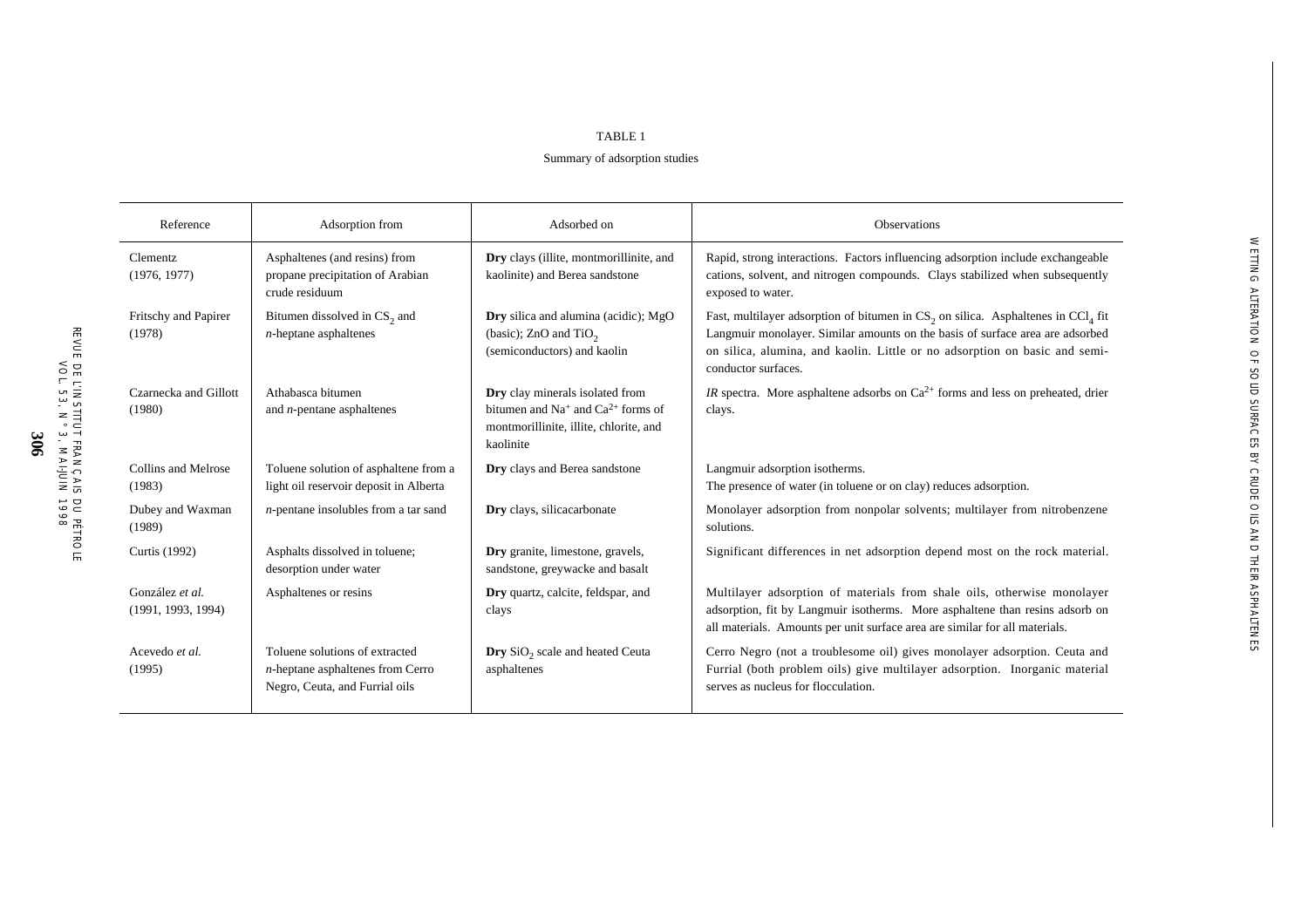Most of the contact angles studies reported in the literature can be divided into one of two groups:

- contact angles measured between crude oil and brine, and
- contact angles measured with probe fluids on oil- or asphaltene-treated surfaces.

While measurements of the second type may seem an indirect way of addressing the problem, they are designed to avoid some of the difficulties encountered when measuring contact angles directly with crude oils (e.g., Treiber *et al.,* 1972; Hjelmeland and Larrando, 1986). The second group includes experiments with fluid pairs including glycerol/air (Glotin *et al.,* 1992; Akhlaq *et al.,* 1996) and decane/water (Buckley and Morrow, 1992; Liu and Buckley, 1997) as probe fluids.

Both brine/crude oil and water/decane contact angles show significant hysteresis between water-advancing and water-receding conditions. Water-advancing angles, relevant to displacement of oil by waterflood, are especially difficult to resolve in measurements with crude oil because of pinning of the three-phase line of contact. Direct comparisons of contact angles on treated surfaces show significant differences between crude oils and their asphaltenes in toluene, and even between asphaltenes separated with heptane from a single oil, when the extent of washing was varied (Buckley *et al.,* 1997b). All of these water/oil measurements necessarily include some effects of water. Brine equilibration prior to exposure to oil, is an important part of the experimental design that allows exploration of the effects of brine composition on crude oil/brine/solid interactions.

#### **2.3 Spontaneous Imbibition**

In porous media, wetting conditions are often inferred from spontaneous imbibition of either water or oil, or both. Rates and amounts of imbibition have both been used, as in the test proposed by Amott (1959) which compares the change in fluid saturations attributable to spontaneous imbibition to that achieved by spontaneous plus forced displacement. An Amott index to water  $(I_w)$  of 1 indicates water-wet conditions, whereas 0 indicates that no water imbibes spontaneously. Often the index to oil  $(I_o)$  is subtracted from *I <sup>w</sup>* to give a single wettability index (*WI*) that can range from  $-1$  (strongly oil-wet) to  $+1$  (strongly waterwet) (Cuiec, 1991).

Using WI as a measure of wettability, Cuiec (1986) reported the effects on wettability for several outcrop sandstones contacted with an oil and its vacuum fractions. As shown in Table 2, the oil made cores weakly water wet  $(WI = 0.39)$  whereas the heaviest fractions—including the 600-700°C fraction with the highest concentration of resins and the 700+°C fraction that contained all the measurable asphaltenes—had little or no effect on wetting. Although there is material in this oil that is capable of altering wetting and the polar resins and asphaltene fractions are the most likely contributors of wettability altering components, there is something different about those components in the more concentrated vacuum distilled fractions compared to their condition in the oil. Conversely, in some of the lighter fractions, even though there are fewer polar components, their effect is enhanced. Results such as these point to the concentration of asphaltenes as being less important than the composition of the oil phase in which they are suspended.

#### TABLE 2

Wettability index and SARA analysis for a crude oil and its fractions in Fontainebleau sandstone (from Cuiec, 1986)

| Fraction       | WI      | <b>Saturates</b> | Aromatics | Resins | Asphaltenes |
|----------------|---------|------------------|-----------|--------|-------------|
| Crude oil      | 0.39    | 25.9             | 44.8      | 6.9    | 10.6        |
| Toluene        | 1.00    |                  |           |        |             |
| $210 - 350$ °C | 0.67    | 69.6             | 28.5      | 1.9    | 0.0         |
| $350 - 400$ °C | $-0.15$ | 48.9             | 46.9      | 4.2    | 0.0         |
| $400 - 500$ °C | 0.58    | 38.3             | 52.8      | 8.9    | 0.0         |
| $500 - 600$ °C | 0.06    | 26.8             | 61.1      | 12.1   | 0.0         |
| $600 - 700$ °C | 0.76    | 15.2             | 60.8      | 24.0   | 0.0         |
| $700+°C$       | 1.00    | 2.0              | 54.0      | 4.0    | 40.0        |

# **3 MECHANISMS OF WETTING ALTERATION**

Asphaltenes and other crude oil components can alter the wetting of high energy mineral surfaces by several different mechanisms, summarized in Table 3 (Buckley *et al.,* 1998b). Many of the controversies and apparent inconsistencies in the literature regarding the effects of asphaltenes on wetting can be explained by these mechanisms of interaction.

The first of these, polar interactions between crude oil components and solid mineral surfaces that occur in the absence of water, is not very specific. Contact angles show that wetting is altered to neutral conditions both by exposure to oil and to asphaltenes separated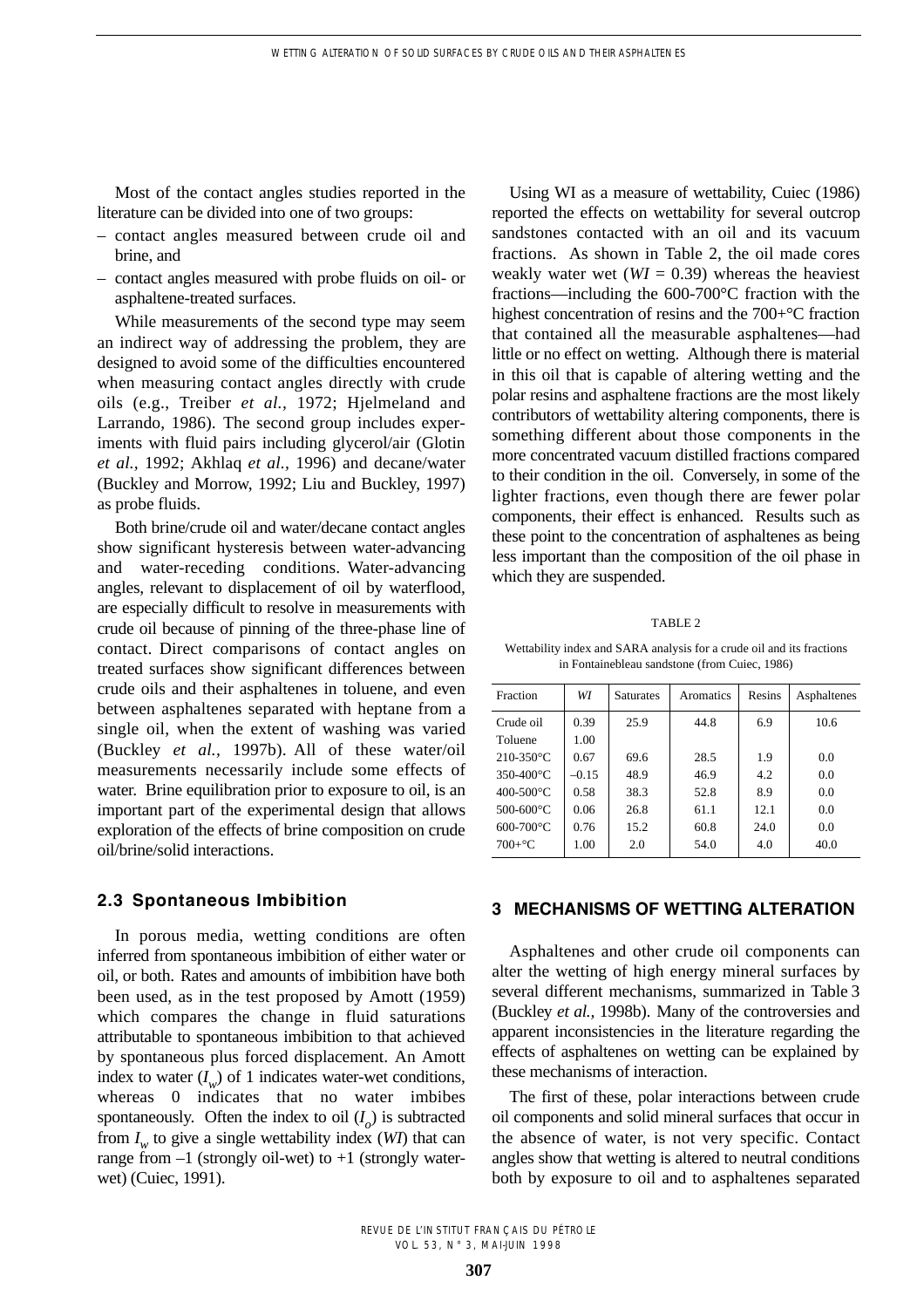TABLE 3 Mechanisms of wetting alteration

| <b>Interactions</b> | Occur when                                    | Wetting conditions established                                                                                                    |
|---------------------|-----------------------------------------------|-----------------------------------------------------------------------------------------------------------------------------------|
| Polar               | Water is absent                               | Intermediate or neutral wetting                                                                                                   |
|                     |                                               | Stable water films: surfaces can<br>remain water-wet                                                                              |
| <b>Ionic</b>        | Water is present                              | Unstable water films: adsorption<br>by acid/base and ion binding<br>interactions can create a wide<br>range of wetting conditions |
| Colloidal           | Near the onset of<br>asphaltene precipitation | Surfaces become more oil-wet                                                                                                      |

from oil (Fig. 1). These are the interactions that likely dominate most of the adsorption isotherms reported in the literature.

Of more significance in oil reservoirs are the two remaining categories of interactions. The wetting outcome of ionic interactions depends on the compositions of oil, brine, and solid surface, as well as on temperature and aging time. The influence of brine composition on wetting alteration by A-93 crude oil on glass surfaces exposed first to brine, then to the crude oil is demonstrated in Figure 2. In this case wateradvancing contact angles range from fairly oil-wet  $(>150^{\circ})$  to almost water-wet  $(<20^{\circ})$ , depending mainly on brine pH. Ionic interactions in the presence of divalent and multivalent ions in solution can be very oil specific. Some guidance regarding the ability of a particular oil to alter wetting by ionic interactions is provided by acid and base numbers (Buckley *et al.,* 1998b). In general, oils with either high acid number or high base number, but not both, appear to be most active in altering wetting by ionic interactions.

The effect of the colloidal mechanism on wetting alteration by surface precipitation of asphaltenes is evident in Figure 3. If brine and oil treated surfaces are rinsed with an asphaltene precipitant such as decane, instead of an asphaltene solvent such as toluene, a very oil-wet surface results.

Assuming there are asphaltenes present, the contribution of the colloidal mechanism to overall wetting change depends on the solvent quality of the oil with respect to its aggregating fraction (Buckley *et al.,* 1998a). Because asphaltenes can participate in both ionic and colloidal wettability altering mechanisms, the question arises as to which is dominant in a particular situation. For a given oil, that can vary depending on its solvent quality; a simple measure of solvent quality is therefore needed.



angles on glass surfaces aged in one of four different crude oils. Intermediate wetting conditions are characteristic of interactions between oil components and solid surfaces in the absence of water, with little influence of either temperature or aging time (after Buckley *et al.,* 1998b).

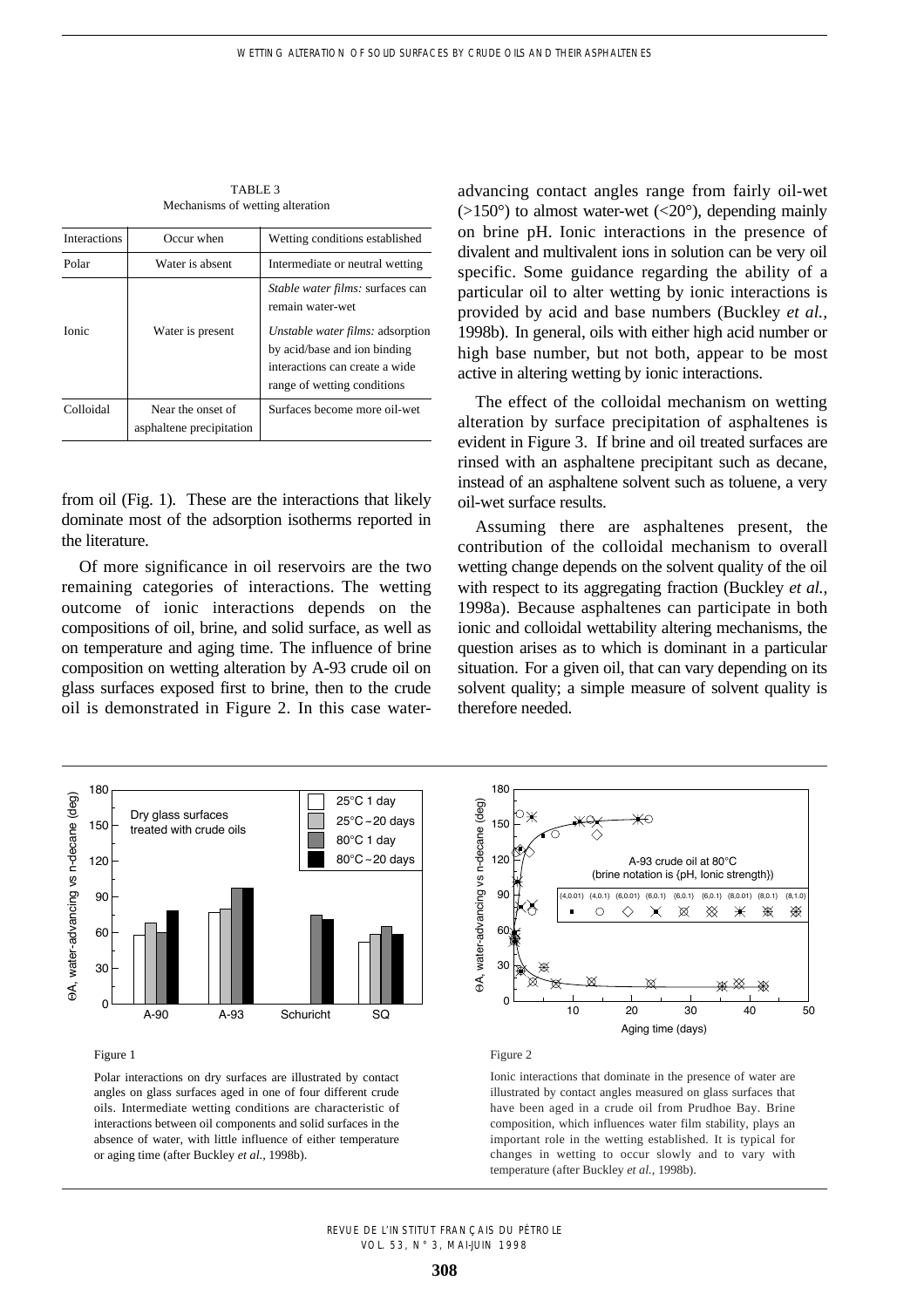

Figure 3

Wetting alteration by both ionic and colloidal mechanisms is illustrated. The high-hysteresis surface observed after toluene washing is principally the result of ionic interactions. Surface precipitation of asphaltenes when the surface is washed with decane makes the surface oil-wet.

# **4 ASPHALTENE STABILITY AND MIXTURE REFRACTIVE INDEX**

Density or API gravity of an oil gives an indication of the relative ability of that oil to disperse its asphaltenes (Buckley *et al.,* 1998a). Higher API gravity (lower density) oils are less able to disperse asphaltenes than are low gravity (high density) oils. Another, more rigorous, measure is refractive index (*RI*). A schematic diagram is shown in Figure 4 to illustrate the *RI* of mixtures of a crude oil with an alkane that in sufficient quantity causes asphaltenes to separate from the oil.

In an oil or solvent with high *RI*, asphaltenes are large molecules or small aggregates. Their influence on wettability is through molecular mechanisms such as the polar and ionic interactions described previously. If the oil is mixed with a low *RI* precipitant, for example *n*-pentane or *n*-heptane, the resulting mixture *RI* is decreased by an amount that is linearly related to the volume fractions of the mixture components, as indicated by the dashed line connecting 100% oil to 100% alkane. At an *RI* that is characteristic for a given oil and precipitant, the onset of asphaltene separation can be observed. That *RI* is indicated in Figure 4 as a

narrow band around the value  $P_{RI}$ , which is independent of oil—and therefore asphaltene concentration. Evidence for concentration independence was shown by mixing oil in varying volume fractions with toluene or  $\alpha$ -methylnaphthalene before beginning the titration. For a wide range of volume fractions, the onset of precipitation was observed at a constant value of *RI* (Buckley, 1996b).



Figure 4

*RI* of a mixture is a linear function of volume fractions of the mixture components and their individual refractive indices. For mixtures of oil and an alkane, asphaltenes begin to separate at a characteristic value of *RI* ( $P_{RI}$ ). Above  $P_{RI}$ , mixtures fall on the line between oil and alkane *RIs*; below it, mixtures fall on the line between alkane and maltenes (oil with the asphaltenes removed), as indicated by the arrow. General regions designating the state of asphaltenes as macromolecular, colloidal, or precipitate are indicated as a function mixture *RI*.

# **5 CHANGES IN WETTABILITY AS A FUNCTION OF RI**

The results of wettability tests using an oil sample from Prudhoe Bay, diluted with precipitants and solvents, are shown in Figure 5. Details of the experimental method have been published previously (Liu and Buckley, 1997; Buckley *et al.,* 1997). Using the precipitant isooctane, mixtures of 40% oil and 60% precipitant were prepared in which no separated asphaltenes were observed. The downward arrows are used to indicate those mixtures in which asphaltenes appeared. Toluene and  $\alpha$ -methylnaphthalene mixtures were prepared with the same volume fraction, but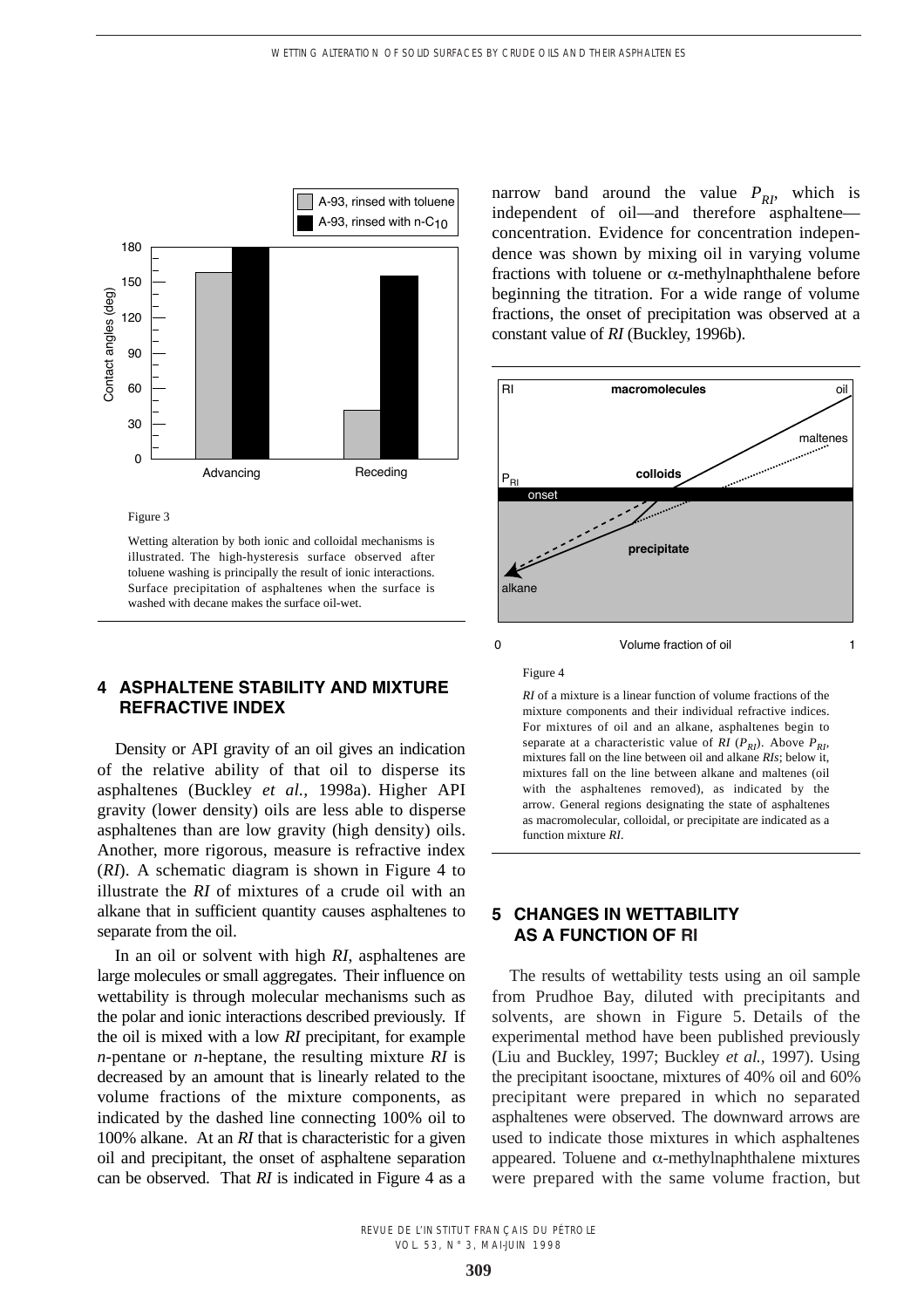

higher *RI*. The values of *RI* are shown in Figure 5a and the contact angles that result from exposure of glass slides first to synthetic reservoir brine, then to oil or one of the three mixtures are shown in Figure 5b. Since the oil is a good solvent for its asphaltenes, the high advancing angle can likely be attributed at least in part to ionic interactions. Diluting the oil with isooctane produced a similarly high advancing angle and a significant increase in the receding angle, whereas mixtures with the solvents reduced both advancing and receding angles.

## **6 SURFACE vs BULK PRECIPITATION**

None of the mixtures used to treat glass surfaces shown in Figure 5 had any precipitated asphaltene. In general it appears that at least some of the influence of the colloidal surface precipitation occurs before the onset of asphaltene precipitation in bulk (Buckley 1995).

Although quantitative description is difficult for the asphaltene system, related interfacial phenomena have been reported for simpler colloidal dispersions. Williams and Berg (1992) observed that colloidal aggregation of latex particles occurs at an air/water interface under conditions that are stable with respect to aggregation of the same material in the bulk aqueous phase. Picard (1997) varied aqueous phase pH to grow

two-dimensional crystals of colloidal particles at an air/water interface. Crystals formed at the interface only within a narrow range of dispersion stability, when the dispersion was barely stable in bulk.

Translating air/water observations to asphaltenes at oil/water, oil/solid, or water/solid interfaces is far from straightforward. The van der Waals and double layer forces responsible for dispersion of the spherical colloidal particles in the air/water system are fairly well understood and described mathematically. Calculations of DLVO forces at and away from the interface have been made (Williams and Berg, 1992) that predict instability at the interface for conditions that are stable in bulk, depending on the degree of immersion of particles in the aqueous phase.

No such clear-cut model of the dispersion of asphaltenes in an oleic phase has yet emerged. Additional questions arise regarding the shape, size, and chemical variability of asphaltenes. Calculation of the net interfacial forces between asphaltenes at an oil/water interface is not yet possible. Nevertheless, it is reasonable to expect that they will vary from the forces in bulk, perhaps to an even greater extent than is found with air/water colloidal dispersions. What this means with respect to the effect of asphaltenes on wetting is that there may well be a range of marginally stable solvent conditions where the colloidal mechanism of interaction between asphaltenes and solid surfaces is optimized.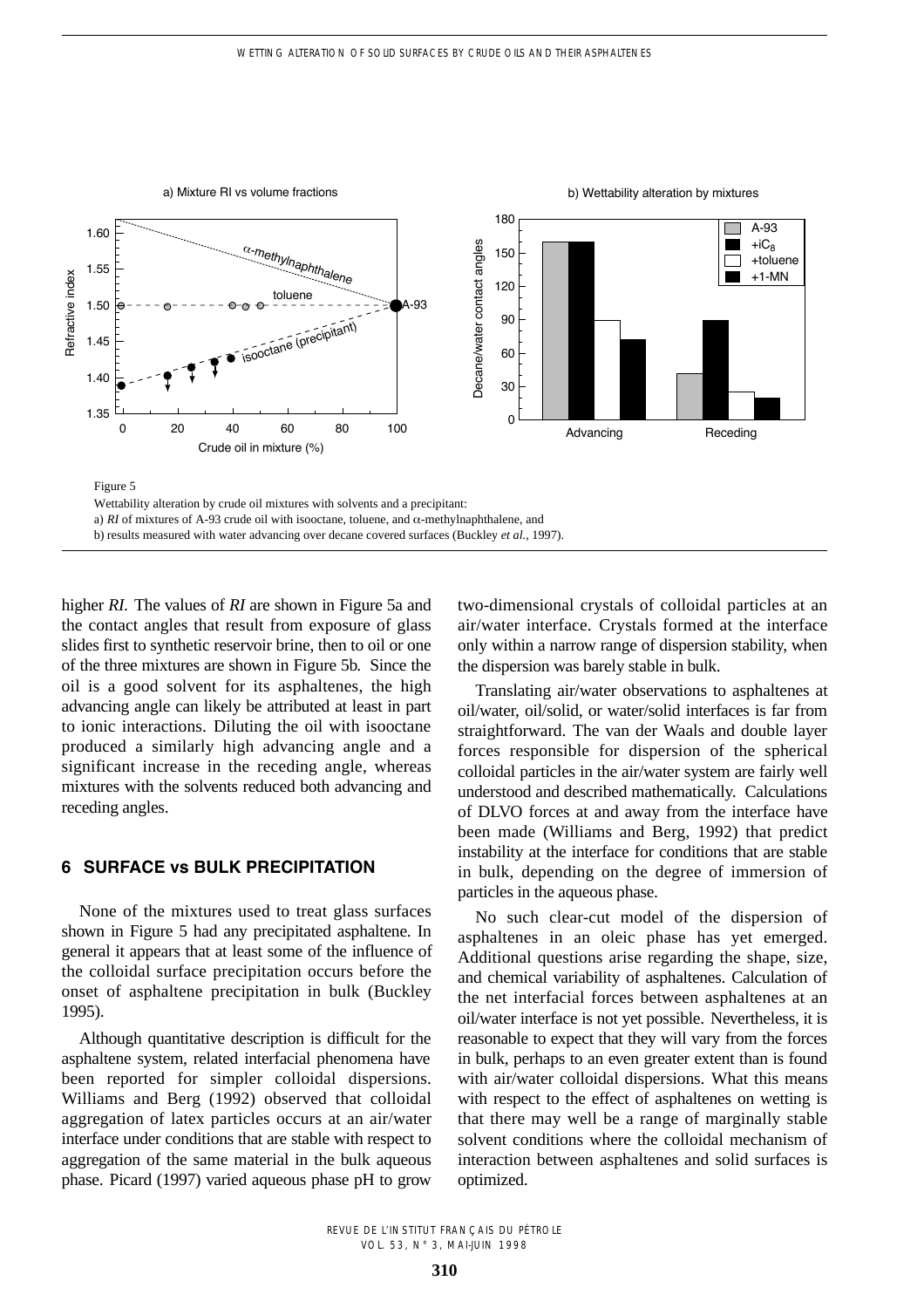# **7 WETTABILITY ALTERATION IN POROUS MEDIA**

Understanding that asphaltenes can influence wetting by more than one mechanism helps to explain some reports in the literature, even though complete descriptions of the oils involved—i.e., acid number, base number, and gravity or *RI*—are usually not available. In the study presented in Table 2 (Cuiec, 1986), it appears that the greatest effect of asphaltenes is evident when the solvent quality is poor, as it is in the lower boiling fractions.

Wolcott *et al.* (1993) compared the effects of various core treatments on both wetting alteration and the amount of organic material deposited. They reported a poor correlation between these two phenomena. Wetting could be altered significantly, especially in the presence of brine, without appreciable organic deposition. Upon exposure to crude oil, wet cores experienced greater alteration of wetting than did dry cores. In dry cores, adding  $CO<sub>2</sub>$ to Brookhaven oil increased the amount of material deposited and decreased  $I_w$ , consistent with the oil becoming a poorer asphaltene solvent. In wet cores, the effects of adding  $CO<sub>2</sub>$  to the oil were much less noticeable.

Redissolved asphaltenes have been shown to alter wetting of Berea sandstone cores (Yan *et al.,* 1997). Mixing of the asphaltene in toluene solution with Soltrol 220 (a mixture of branched paraffins that can precipitate asphaltenes) may have increased colloidal interactions, although differences in imbibition rate that depended on brine composition indicated the importance of ionic interactions as well.

Addition of alkanes ranging from pentane to decane and of varying amounts of hexane to a sample of Prudhoe Bay crude oil suppressed the rate of water imbibition into Berea sandstone cores, consistent with less water-wet conditions generated by the oil as it becomes a poorer solvent (Tang and Morrow, 1996). In these tests, the amounts of added alkane were small and the oil was not particularly close to the onset of precipitation.

Wettability tests under controlled conditions of acid number, base number, and solvent quality are needed to confirm the extent to which wetting alteration can be correlated to these indicators of ionic and colloidal interactions.

#### **CONCLUSIONS**

While asphaltenes are certainly implicated in alteration of wetting of high energy surfaces that have been in contact with crude oil, their role is complex. Confusion is exacerbated by lack of agreement about the definition of asphaltenes. For the present discussion, the term asphaltene is used in a very general sense to include any of the high molecular weight, aromatic, and somewhat polar components that form aggregates in response to changes in their oil environment.

Adsorption studies that usually examine the interactions between redissolved asphaltenes and dry mineral powders may fail to capture the fluid/solid interactions that are relevant in a reservoir for several reasons. In the absence of water, the mechanism of adsorption is different from that which would be expected if water were present. Further, asphaltenes that have been separated and redissolved do not necessarily behave as they would in their native crude oil environment.

Two categories of interaction mechanism can contribute to wetting alteration by asphaltenes in a reservoir rock. Ionic interactions depend on the composition of the aqueous phase in addition to the composition of surface active material in the oil and the surface properties of the rock. Asphaltenes in the same oil can be shown to produce very oil-wet or very waterwet conditions by varying the composition of the brine phase. These intermolecular interactions compete with a colloidal interaction mechanism by which asphaltene aggregates can make surfaces oil-wet. The colloidal mechanism is most effective near the onset of asphaltene precipitation.

#### **REFERENCES**

Acevedo S., Ranaudo M.A., Escobar G., Gutiérrez L. and Ortega P. (1995) Adsorption of asphaltenes and resins on organic and inorganic substrates and their correlation with precipitation problems in production well tubing. *Fuel,* 74, 595-598.

Akhlaq M.S., Kessel D. and Dornow W. (1996) Separation and chemical characterization of wetting crude oil compounds. *J. Colloid Interface Sci.,* 180, 309-314.

Amott E. (1959) Observations relating to the wettability of porous rock. *Trans., AIME,* 216, 156-162.

Anderson W.G. (1986) Wettability literature survey. Part 2: Wettability measurement. *JPT* (Nov. 1986) 38, 12, 1246-1262.

ASTM D2007-80 (1980) Standard test method for characteristic groups in rubber extender and processing oils by the clay-gel adsorption chromatographic method. *ASTM.*